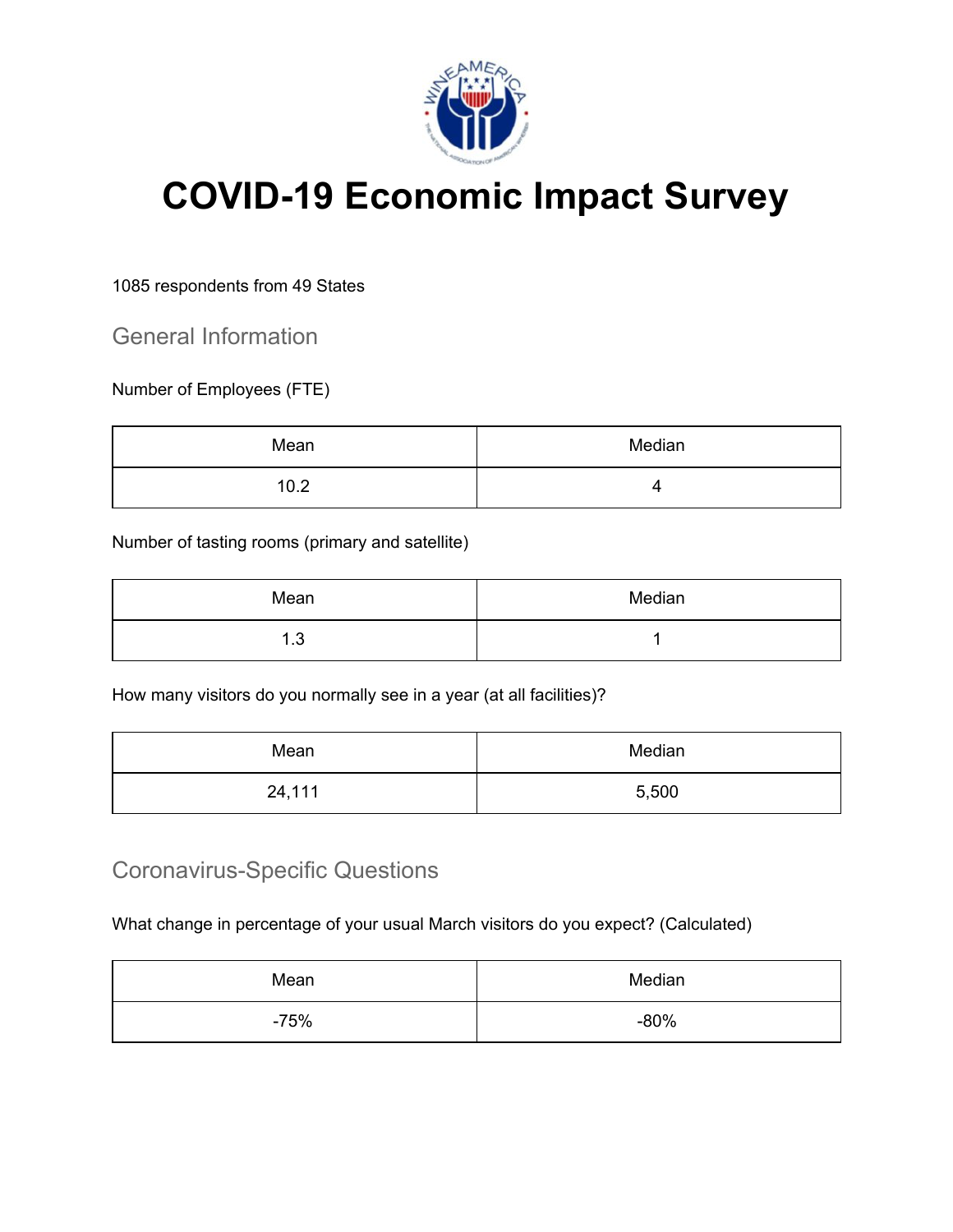Have you cancelled wine trail or winery-specific events in March, and if so how many?

| Mean              | Median |
|-------------------|--------|
| $\epsilon$<br>4.2 |        |

Has one or more levels of government recommended or required that you reduce or cease operations for a period. (Check all that apply)



| Federal           | State | County | City |
|-------------------|-------|--------|------|
| 311<br><b>UII</b> | 1030  | 305    | 19   |

Yes

Has your production stopped?

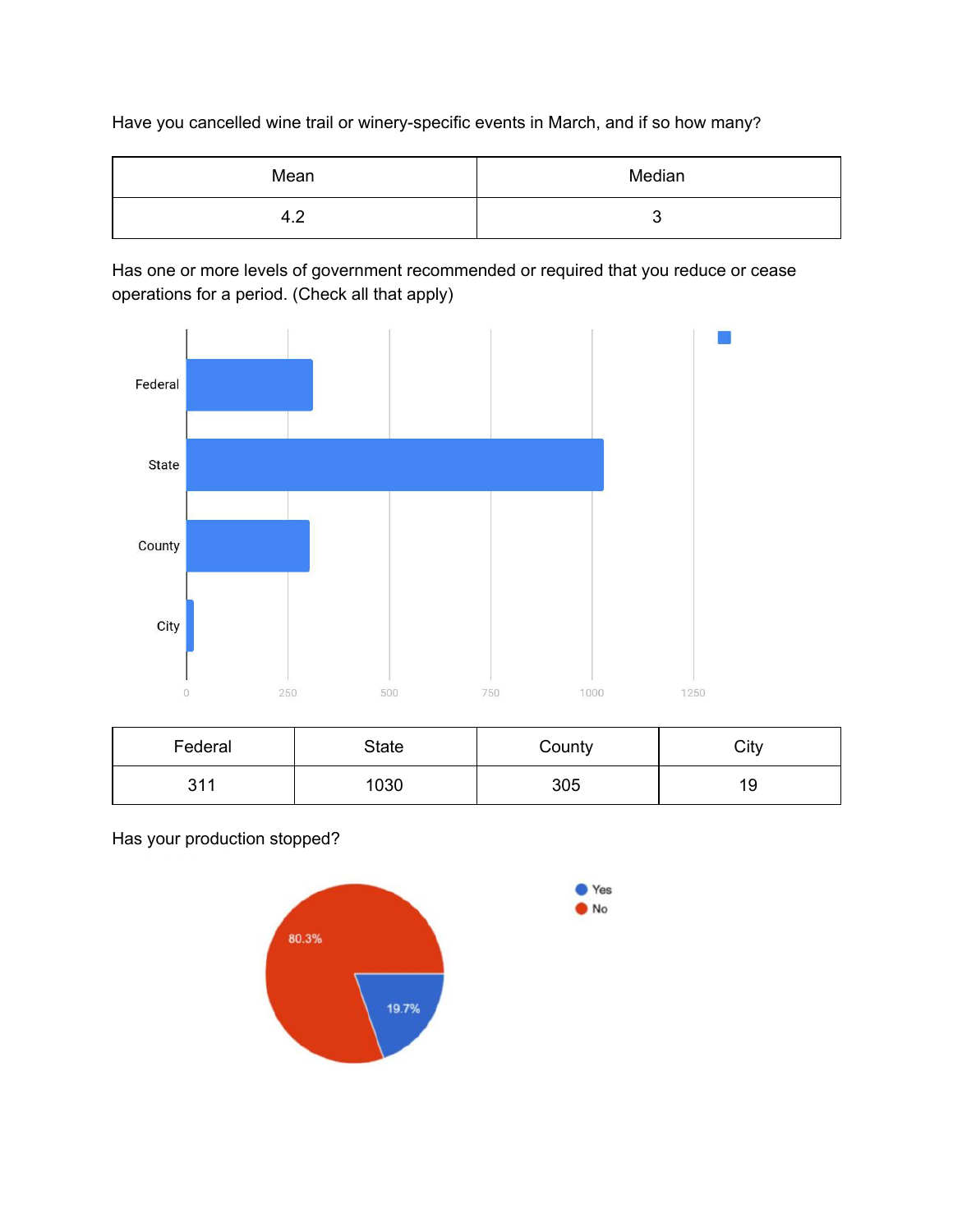Has your production slowed?



Starting on March 1, how many employees (FTE) did you need to lay off, temporarily or permanently because of the coronavirus crisis?

| Mean | Median |
|------|--------|
| 4.15 | -      |

Starting on March 1, how much in unanticipated expenses did you incur for things like hand sanitizers, cleaning services, and other products and services that are not part of normal operations?

| Mean  | Median |
|-------|--------|
| \$776 | 200    |

What percentage of sales have you lost in your tasting rooms and/or wholesale for the month of March, as compared with earlier projections or based on year-over-year?

| Mean | Median |
|------|--------|
| 63%  | 70%    |